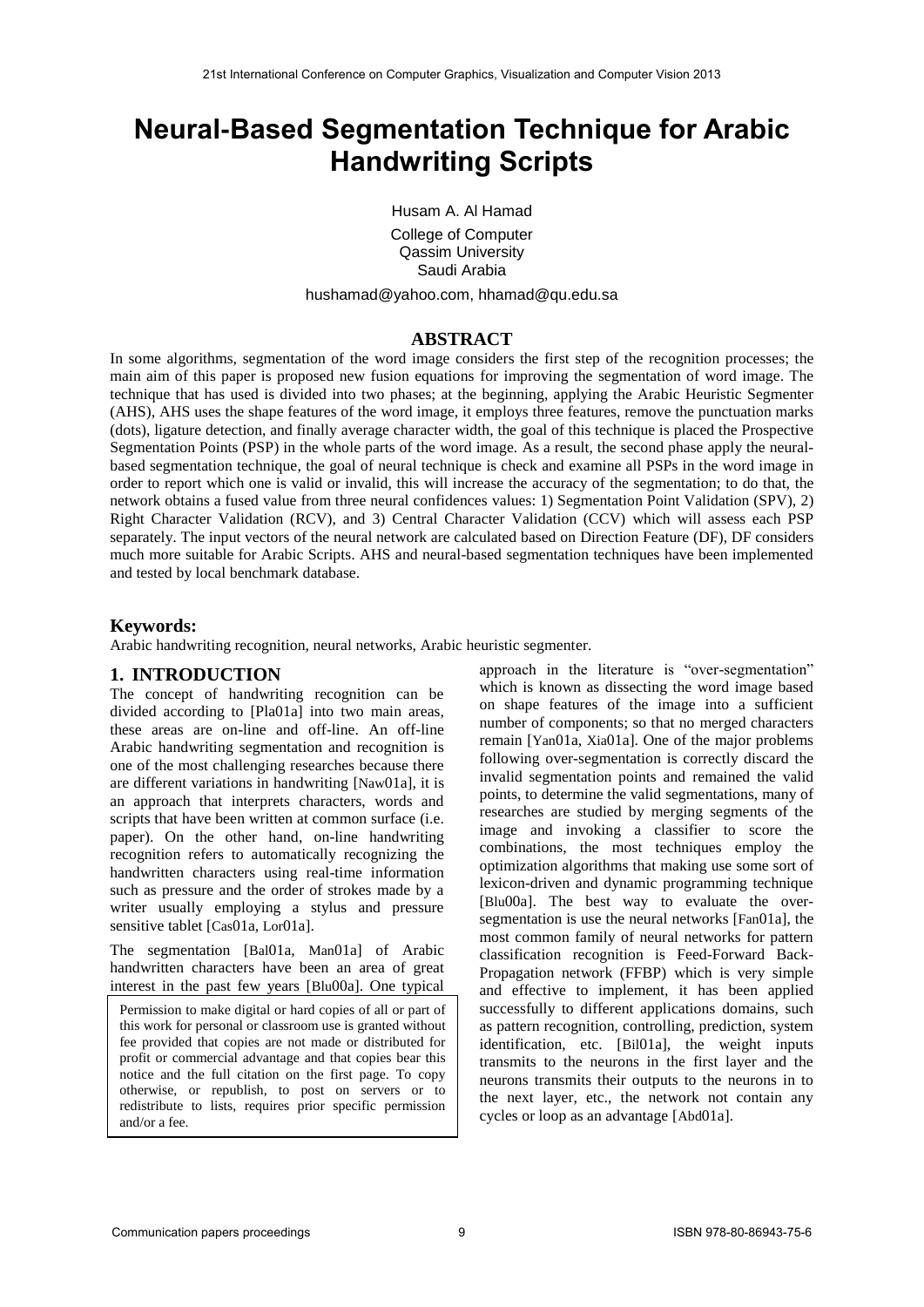# **2. LITERATURE REVIEW**

Earlier art showed segmentation of both machineprint and handwriting. In 1980, Nouh *et al*. suggested a standard Arabic character set to facilitate computer processing [Nou01a]. Sami El-Dabi *et al.* used segmented characters based on invariant moments only after they were recognized. Recognition was attempted on regions of increasing width until a match was found [Dab01a]. Yamin and Aoki presented a two-step segmentation system which used vertical projection onto a horizontal line followed by feature extraction and measurements of character width [Ymi01a]. Al-Badr and Haralick presented a holistic recognition system based on shape primitives that were detected with mathematical morphology operations [Bad01a]. Hamami and Berkani developed a structural approach to handle many fonts, and it included rules to prevent over-segmentation [Ham00e]. Al-Qahtani and Khorsheed presented a system based on the portable Hidden Markov Model Toolkit [Qah01a]. Srihari and Ball, applied heuristic techniques for image processing representation of the binary image counter and removal of noise and dots [Sri01a] Hamad and Zitar [Ham00c] applied new fusion equations in order to enhance the segmentations processes. Hamad [Ham00d] developed a technique that aim to assign the prospective segmentation points which is obtained based on the shape features of word image. On the other hand, many researches are using the feed-forward back-propagation neural network, the origin of this type is used by Rumelhart [Rum01a] in 1986, the application area network of back-propagation algorithm are gained recognition and utilized multiple layers of weight-sum units of the type  $f = g(w'x + b)$ . Training was done by a form of stochastic gradient descent.

### **3. PROBLEMS OF ARABIC SCRIPTS**

Many researches have been published in the area of

handwritten Arabic scripts recognition [Ham00a, Ham00b], so far, the researches haven't been reached to good result because it is considerably harder due to a number of reasons: 1) Arabic is written cursively, i.e., more than one character can be written connected to each other. 2) Arabic uses many types of external objects, such as dots, "Hamza", "Madda", and diacritic objects. These make the task of line separation and segmentation scripts more difficult. 3) Arabic characters can have more than one shape according to their position: initial, middle, final, or stand alone. 4) Characters that do not touch each other but occupy a shared horizontal space that increases the difficulty of segmentation, 5) Arabic uses many ligatures, especially in handwritten text, this makes the segmentation of Arabic scripts even more difficult [Ham00c].

### **4. SEGMENTATION TECHNIQUE**

Arabic Heuristic Segmenter (AHS) or oversegmentation technique aims to assign correct PSP points in the word image [Nic01a]. Following this, a neural confidence-based module has been used to validate these points by obtaining a fused value from three neural confidence values based on Segment Point (SP), Right Character (RC), and Central Character (CC) [Che00a]. Segmentation technique has two advantages; first, reducing the number of missed or bad points, and second, increasing the accuracy of the recognition rate. Since number of segmentation points is optimized by using this technique, the overall accuracy will increase and processing time will reduce [Che00b]. Missed points occur when no segmentation point is determined between two successive characters; besides, bad points refer to the points that could not be used to extract the characters precisely. AHS which was proposed by Hamad [Ham01c, Ham00d] removed the punctuation marks (dots) that hinder identify the correct segment points, this technique helps to detect



**Figure 1. Overview of the segmentation technique**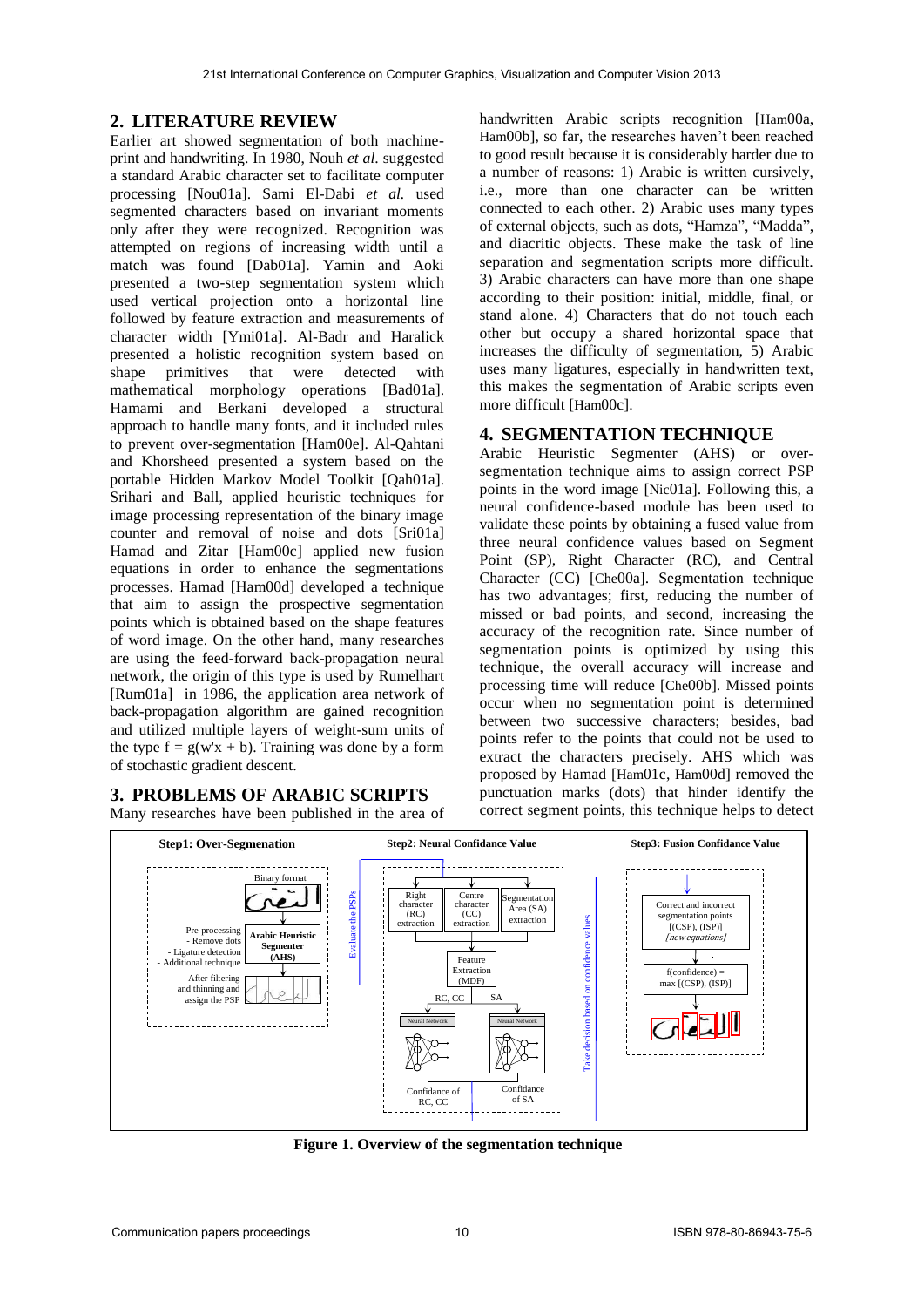the ligatures that connect between two successive characters to obtain the correct segmentation points. Additional techniques such as average character width are applied as well to enhance the results. One of the major problems following over-segmentation is correctly discard the invalid segmentation points and retained the valid one by using neural network, the input vector of the network is extracted based on Modified Direction Feature (MDF) [Blu00b]. Figure 1 illustrates an overview of the entire neural-based segmentation technique.

### **4.1. Over-Segmentation**

Over-Segmentation or AHS employs three techniques: 1) Pre-processing, filtering the word image, and removing the punctuation marks or any redundant components. 2) Ligature detection, a ligature is a small point (stroke) that is used to connect between two characters; the aim of ligature detection is locate these strokes within the "middle region" of handwritten words. 3) Calculates the average character width, the technique aims to add any missing segment points and remove the bad one, an addition technique is detect the close and open holes which is aims to remove any bad points across these holes that considered complete characters. The results of these techniques are word image contains a sufficient number of PSPs; these points will be evaluated by the neural networks later.

## **4.2. Modified Direction Features (MDF)**

Arabic handwritten has a special characteristics such as rotations, curves, and circuits shapes; so, the suitable features input in the vectors of neural network is direction features, MDF extracts the direction information (feature) from structure of the character contours that determined in each character image, the technique categorizes into four parts: 1) Vertical lines, 2) Horizontal lines, 3) Right diagonal, and finally 4) Left diagonal. This principle is extended so that integrates the direction feature with the technique for calculate the transition features between background pixels (white pixels) and foreground pixels (black pixels). In MDF, Location of Transitions (LTs), and Direction Transition (DT) are calculated at a particular location, therefore, for each transition, a pair of values such as [LT, DT] are stored; this work demonstrated the superiority of MDF for describing the Arabic patterns according to their contour or boundary. More details have been described in [Blu00a, Ham00c].

### **4.3. Neural-based Validation**

As a result of above and after completing the oversegmentation, the post-processing is employed to exclude the bad segment point and remain the correct. The classifier chosen for the validation is a feed-forward neural network trained with the backpropagation algorithm. For experimental purposes,

the architectures were modified varying the number of inputs, outputs and hidden units. Three vectors are extracted from the word image to validate each PSP and determine whether correct or note, where the classifier will calculate and output the confidence value for each point, the values represent each of the segmentation area (SA), right character (RC), and center character (CC) and validate all of them based on maximum of confidence value. Therefore, it is possible to validate prospective segmentation points, rather than giving a binary result (valid or invalid) decision whether a segmentation point should be set in a particular region, confidence values are assigned to each segmentation points that are located through feature detection. The confidence value of any segment area should be in the range of 0 and 1.

## **4.4. Fusion Confidence Values**

Fusion confidence value is a set of equations take the final decision (valid or invalid), where are calculated on the basis of the output confidence value of the neural network. New fusion equations are proposed, the extracted areas of these equations are analyzed and described as: Rule 1: Following RC extraction and neural verification, the area is analyzed into two options: 1) If the area is identified by the neural expert as one of 62 possible characters, then the segmentation point is more likely to be a correct segmentation point. 2) If the area is identified as a non-character (rejected), then the segmentation point is more likely to be an incorrect segmentation point. Rule 2: Following CC extraction and neural verification, the area is analyzed into two options: 1) If the area is identified by the neural expert as one of 62 possible characters, then the segmentation point is more likely to be an incorrect segmentation point. 2) If the area is identified as a non-character then the segmentation point is more likely to be a correct segmentation point. Rule 3: Following SA extraction, the area is analyzed into two options: 1) If the neural expert provides a confidence  $\geq 0.5$ , then the segmentation point is more likely to be a correct segmentation point. 2) If the neural expert provides a confidence  $< 0.5$ , then the segmentation point is more likely to be an incorrect segmentation point

Two possibilities for each fusion are applied, first, calculate Correct Segmentation Point (CSP) where Segmentation Point Validation  $(SPV)$   $>=0.5$  as shown in equation 1; second, calculate Incorrect Segmentation Point (ISP) where SPV<0.5 as shown in equation 2; finally, calculate outcome of the fusion decision based on maximum value between the CSP and ISP as shown in equation 3. If the CSP confidence is greater, then the SP will be set as being correct. Conversely, if the ISP confidence prevails as being larger, the SP will be discarded and no longer used in further processing.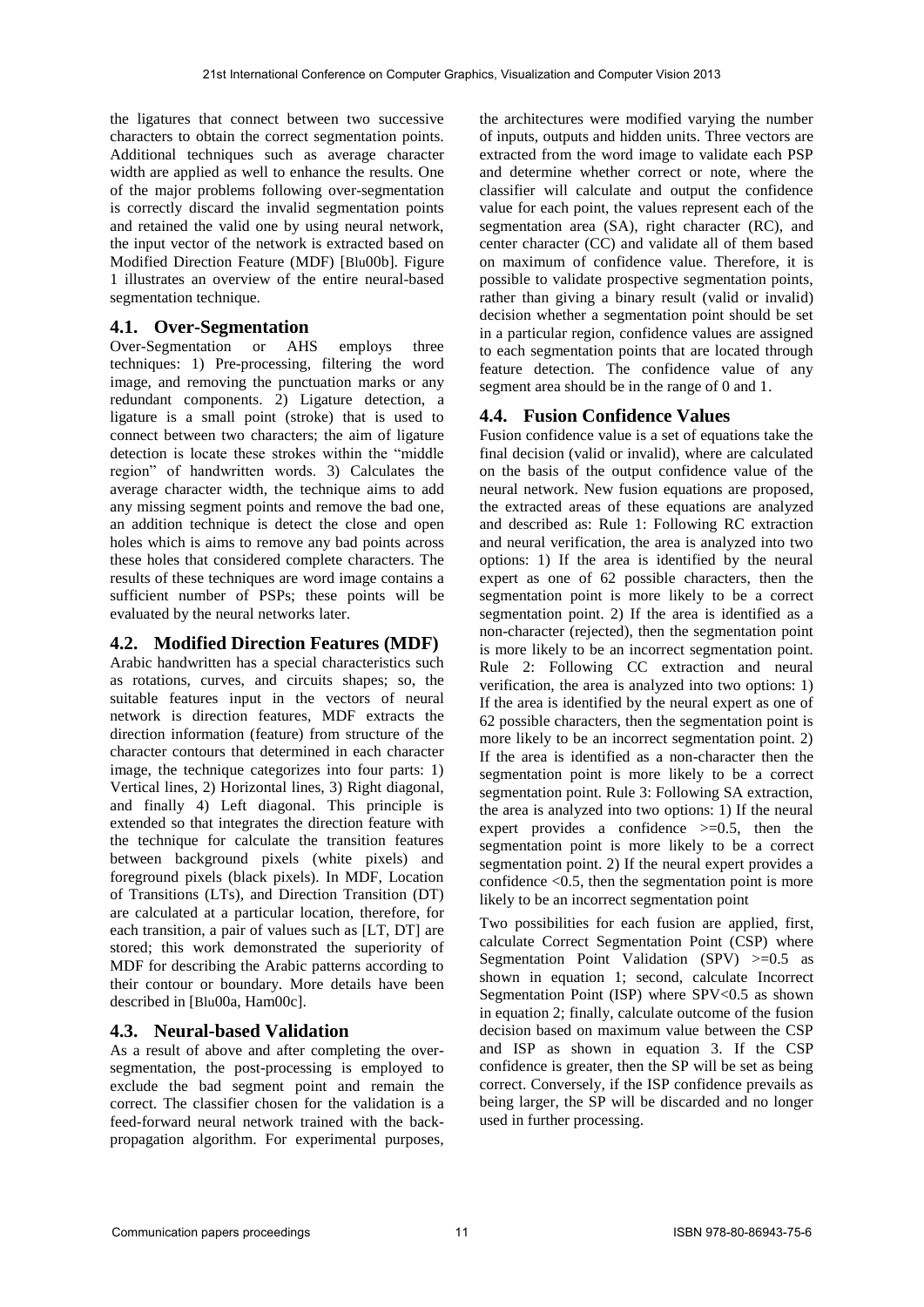#### 1) Correct Segmentation Point (CSP):

if  $f_{SPV\text{ ver}}(ft1) \ge 0.5$  AND  $f_{RCC\text{ ver}}(ft2)$  is a high character confidence AND  $f_{CCC\ ver}(ft3)$  is a high noncharacter confidence, then:

| $f_{CSP}(ft1, ft2, ft3) = f_{SPV,ver}(ft1) +$                             |     |
|---------------------------------------------------------------------------|-----|
| $f_{\text{RCC\_ver}}(\text{ft2}) + (1 - f_{\text{CCC\_ver}}(\text{ft3}))$ | (1) |

2) Incorrect Segmentation Point (ISP):

if  $f_{SPV\_ver}(ft1) < 0.5$  AND  $f_{RCC\_ver}(ft2)$  is a high noncharacter confidence AND  $f_{CCC\_ver}(ft3)$  is a high character confidence, then

$$
f_{ISP}(ft1, ft2, ft3) = f_{SPV\_ver}(ft1) +
$$
  
(1-f\_{RCC\\_ver}(ft2)) + f\_{CCC\\_ver}(ft3) (2)

3) Finally, the outcome of the fusion is decided by the following equation:

 $f(confidence) = max [(CSP), (ISP)]$  (3)

Where,  $f_{SPV\text{ ver}}(features)$  is confidence value of Segmentation Point Validation,  $f_{RCC\text{ver}}(features)$  is a confidence value for right character, and  $f_{\text{CCC}}$  ver(features) is confidence value for center character (reject neuron output).

| Original Word | Over-segmentation        | Segmentation     |
|---------------|--------------------------|------------------|
| برجيبات       |                          | $\Box$ Wso $\mu$ |
| وتوحر         | 2512                     | حراسوهمرا        |
| هدمركا        |                          | 812              |
| تغنيه         |                          | $\sqrt{ }$       |
| $O(\epsilon)$ | $\sqrt{ \mathcal{S} }$ ا | Sepv             |
| تقدية         | $-5110$                  | طهدارات          |
| مساعدة        |                          | مساالما          |
| وعنواكم       |                          | وهوالكما         |
| مسترة         | के                       | PH4440           |
| اللُّفَاقِيَة | ੨                        | اللقا فهله       |

| Original Word | Over-segmentation | Segmentation              |
|---------------|-------------------|---------------------------|
| للطلاب        |                   |                           |
| اساس          |                   | <b>YUW</b>                |
| ور            |                   | حاسلہ ،                   |
|               |                   | $\mathbb{Z}$ $\mathbb{R}$ |
|               |                   |                           |

(a) successful segmentation

| باسم       | $+ + + + +$ |
|------------|-------------|
| مايڪر سوفٽ | ماانڪرراسوا |
| وزارات     | وارادالياع  |
| العدند     | الكلداب     |
| د حال      |             |

(b) unsuccessful segmentation

**Figure 2. Segmented sample of word images**

# **5. EXPERIMENTAL RESULTS**

The experiments here used the neural confidencebased module for validating the PSPs which are obtained from AHS (over-segmentation). Segmentation performance is measured based on three types of segmentation errors: "oversegmentation", "missed" and "bad" metrics. Oversegmentation refers to a character that has been divided into more than three components. A "missed" error occurs when no segmentation point is found between two successive characters. The "bad" error refers to a segmentation point that could not be used to extract a character precisely.

## **5.1. Handwriting Database**

The training and testing patterns samples were obtained and extracted from twenty different persons, all words are selected randomly. They were asked to write down two paragraphs contains all status of Arabic characters. These paragraphs scanned at 200 pixels per inch. The size of training set was 620 characters (10 writers x 62 characters), and size of testing set was 425 words, more details about the database see www.acdar.org.

## **5.2. AHS Segmentation Performance**

The total numbers of segmentation points in the 425 testing word samples are 3080. Table 1 shows the segmentation performance of the AHS technique, see [Ham00d] for more details about this results.

|         |               | <b>Segmentation Error Rates</b> |                 |                |       |
|---------|---------------|---------------------------------|-----------------|----------------|-------|
| Result  |               | Over Seg. Missed<br>Bad         |                 | Bad<br>overlap |       |
| Totals  |               |                                 | 552<br>29<br>18 |                |       |
| %       |               | 0.94%                           | 0.58%           | 17.92%         | 0.84% |
| With    | Total         | 599                             |                 |                |       |
| overlap | $\frac{0}{0}$ | 19.45%                          |                 |                |       |
| Without | Total         | 573                             |                 |                |       |
| overlap | %             | 18.60%                          |                 |                |       |

**Table 1. AHS segmentation error**

#### **5.3. Neural-based Performance**

Results of the neural-based segmentation technique were calculated based on the number of correct and incorrect identified of segment point in word samples. Neural network verifies whether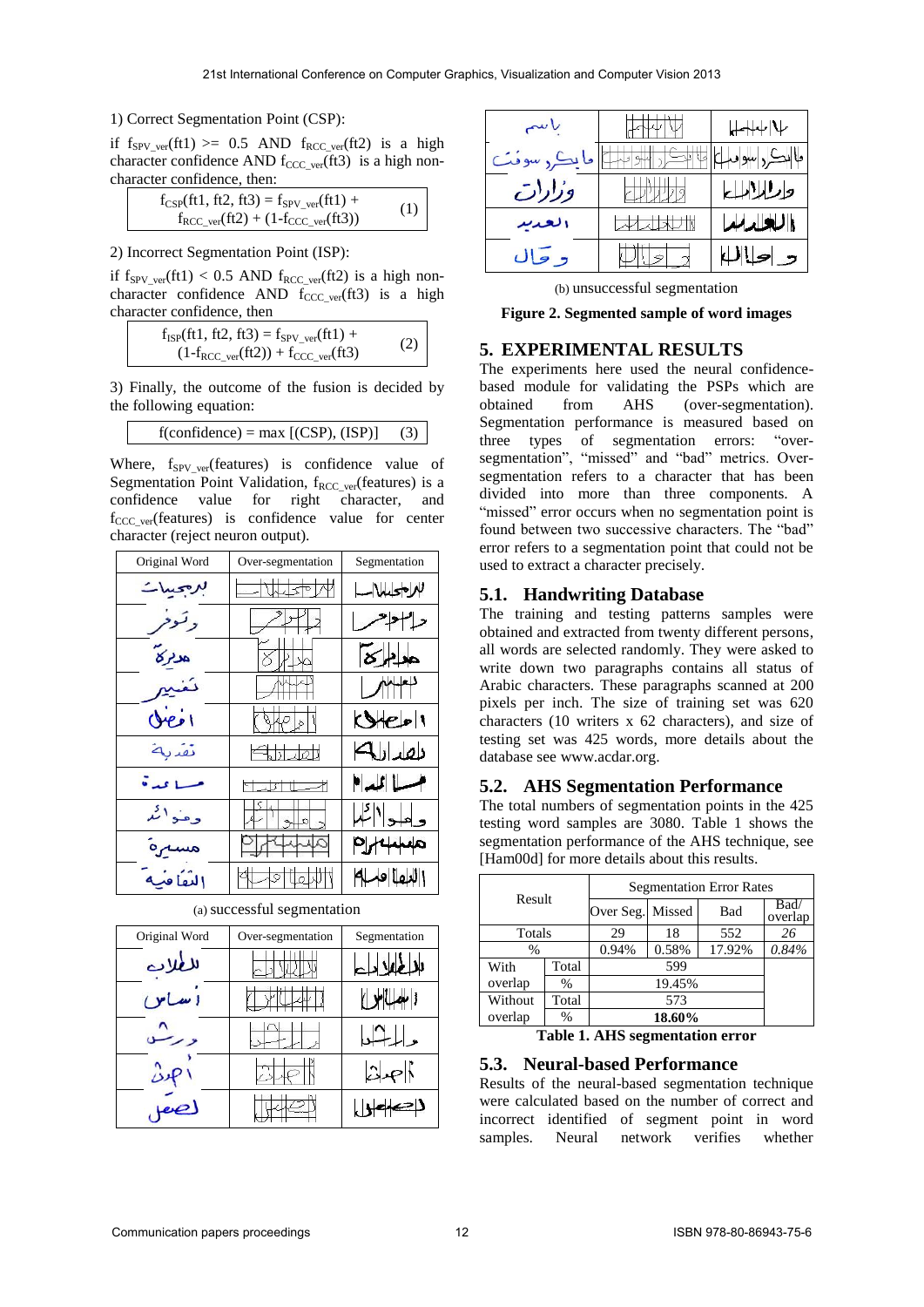segmentation points are valid or invalid based on neural confidence-based module. If the network output a height confidence value this indicated that a point is a valid segmentation point; a low confidence value indicated that a point should be ignored, Table 2 illustrates the overall results of the technique.

| Result        |               | Correctly<br>Identified |               | Incorrectly Identified |                 |         |  |
|---------------|---------------|-------------------------|---------------|------------------------|-----------------|---------|--|
|               |               |                         | Valid Invalid | Valid                  | Invalid overlap | Invalid |  |
| Totals        |               | 2011<br>729             |               | 192                    | 148             | 40      |  |
| $\frac{0}{0}$ |               |                         | 65.29%23.67%  | 6.23%                  | 4.81%           | 1.30%   |  |
| With          | Total         | 2740                    |               | 340                    |                 |         |  |
| overlap       | $\frac{0}{0}$ | 88.96%                  |               | 11.04%                 |                 |         |  |
| Without       | Total         | 2780                    |               | 300                    |                 |         |  |
| overlap       | %             | 90.26%                  |               | 9.74%                  |                 |         |  |

**Table 2. Results of neural-based segmentation technique** 

The above results describe the recognition rate for the neural networks. To enhance these rates, the number in the testing set must be increased at least two or three-fold, that will help improving overall segmentation accuracy, Figure 3 illustrates the characters recognition rates of the neural-based segmentation technique.



**Figure 3. Recognition rates for all different neural networks.**

Table 3 shows the summary of the literature results and the comparisons with the paper's results.

| Reference    | Accuracy | Language / Databases        |
|--------------|----------|-----------------------------|
| Blumenstein. | 75.28%   | • Cursive English           |
| Myer         |          | handwriting                 |
| [Blu00c]     |          | <b>CEDAR</b> database       |
| Hamid, Alaa  | 69.72%   | Arabic handwriting          |
| [Ham00a]     |          | Local database: 360         |
|              |          | addresses, 4000 images      |
| Cheng, Chun  | 85.74%   | • Cursive English           |
| Ki           |          | handwriting                 |
| [Che01a]     |          | <b>CEDAR</b> database: test |
|              |          | 1031 from 1718 SP           |
| Khateeb.     | 85.00%   | • Arabic handwriting        |
| Jawad        |          | Local database: 200         |
| [Kha01a]     |          | images, sub-words SP        |

| Hamad,<br>Husam Al<br>[Ham00d] | 82.98% | • Arabic handwriting<br>• Local database: 500<br><i>images</i> |
|--------------------------------|--------|----------------------------------------------------------------|
| This paper                     | 88.96% | • Arabic handwriting<br>• Local database: 425<br><i>images</i> |

**Table 3. Compare the results with the literature**

# **6. CONCLUSIONS**

This paper investigates collection of techniques aims to segmenting the Arabic handwritten scripts, new fusion equations, and heuristic technique are developed, the technique splits the word image into a sufficient number of components, in order to separate the word image into its characters, the technique called "over-segmentation" or Arabic heuristic segmenter (AHS). Modified Direction Features (MDF) is also employed which is considered a promised technique for Arabic scripts, MDF extracts the input vector feature of the neural network, the AHS provides better inputs to the subsequent neural validation process. Promised results were obtained in this study may increase the performance of a segmentation-based handwriting recognition systems. In the future, a larger size of training set will investigated in order to improve the results of the classifiers as well as reduce the errors.

# **7. REFERENCES**

- [Abd01a] Abdalla, O.A., and Zakaria, M.N., and Sulaiman, S., and Ahmad, and W.F.W.: A comparison of feed-forward back-propagation and radial basis artificial neural networks: A Monte Carlo study, Information Technology (ITSim), vol. 2, pp.994-998, 2010.
- [Bad01a] Al-Badr, B., Haralick, R.: A Segmentation-Free Approach to Text Recognition with Application to Arabic Text, International Journal on Document Analysis and Recognition, vol. 1, pp. 147–166, 1998.
- [Bal01a] Ball, G., Srihari, S., Srinivasan, H.: Segmentation-Based and Segmentation-Free Methods for Spotting Handwritten Arabic Words, In: IWFHR, 2006.
- [Bil01a] Bilski, J.: The Ud Rls Algorithm for Training Feedforward Neural Networks, Int. 1. Appl. Math. Comput. Sci., pp. 115-123, 2005.
- [Blu00a] Blumenstein M., Liu X.Y., Verma, B.: An investigation of the modified direction feature for<br>cursive character recognition. Pattern cursive character recognition. Pattern Recognition. vol. 40(2), pp. 376-388, 2007.
- [Blu00b] Blumenstein, M., Liu, X.Y., Verma, B.: A Modified Direction Feature for Cursive Character Recognition. International Joint Conference on Neural Networks. Budapest, Hungary, pp. 2983- 2987, 2004.
- [Blu00c] Blumenstein, Myer. Intelligent Techniques for Handwriting Recognition, School of